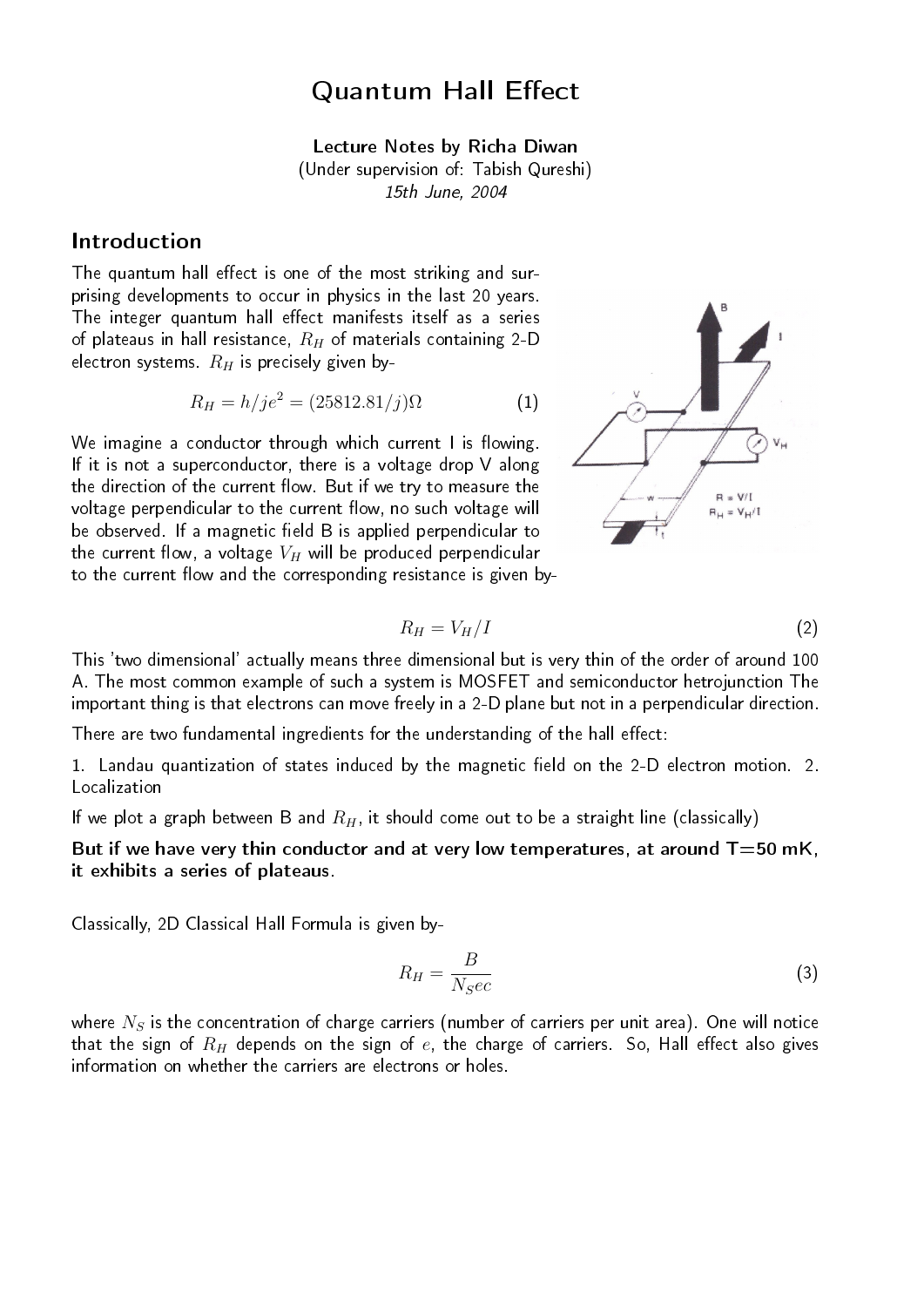Experimentally, we see that hall resistance is quantized at very low temperatures and at the plateau region, it is given by

$$
R_H = h/f e^2 \tag{4}
$$

where  $f = 1, 2, 3...$  This was discovered by Von Klitzing and he got Nobel Prize for this discovery in 1985.

### 2-D electrons in a magnetic field

#### Origin of Landau Levels

Let the electrons be confined to the  $x-y$  plane and the magnetic field be parallel to the z-axis

The Hamiltonian for such a system is given by-

$$
H = \frac{(\mathbf{p} + ie\mathbf{A}/c)^2}{2m} = \frac{[(p_x + eA_x/c) + (p_y + eA_y/c)]}{2m}
$$
(5)

where **A** is the vector potential associated with the magnetic field **B** i.e.,  $\mathbf{B} = \nabla \times \mathbf{A}$ . Under gauge choice, we are free to choose A under which B remains unchanged. If we choose  $A = -yB\hat{i}$  and substitute into equation (5), we get-

$$
H = \frac{p_y^2}{2m} + \frac{(p_x - eyB/c)^2}{2m}
$$
 (6)

Since the coordinate x doesnot appear in H and since we know the commutators  $[y, p_x] = [p_y, p_x]$ = 0, it follows that  $[H,p_x] = 0$  . This means that  $p_x$  is a good quantum number and may be regarded as a constant parameter. We define  $k=p_x/\hbar$  . The eigen functions of the problem must now smultaneously satisfy:

$$
p_x \psi(x, y) = \hbar k \psi(x, y) \tag{7}
$$

$$
H\psi(x,y) = E\psi(x,y) \tag{8}
$$

Since the operator  $p_x$  is given by -i $\hbar \partial/\partial x$ , the first equation yields the desired result:

$$
\psi(x,y) = e^{ikx}\phi(y) \tag{9}
$$

The Quantum Hall Effect has analogy to the one-dimensional simple harmonic oscillator. We can see that the Schrodinger equation  $H\psi = E\psi$  reduces to the one dimensional problem:

Equation (8) is the schrodinger equation and its solutions determine the energy spectrum. We have

$$
H\psi = \frac{[(p_x - eyB/c)^2 + p_y^2]e^{ikx}\phi(y)}{2m}
$$
  
= 
$$
\frac{e^{ikx}[(\hbar k - eyB/c)^2 + p_y^2]}{2m}
$$
  
= 
$$
e^{ikx}\left[\frac{e^2B^2}{2mc^2}(y - \hbar kc/eB) + \frac{p_y^2}{2m}\right]\phi(y)
$$
  
= 
$$
e^{ikx}\left[\frac{m\omega_c^2}{2}(y - y_0)^2 + \frac{p_y^2}{2m}\right]\phi(y)
$$
(10)

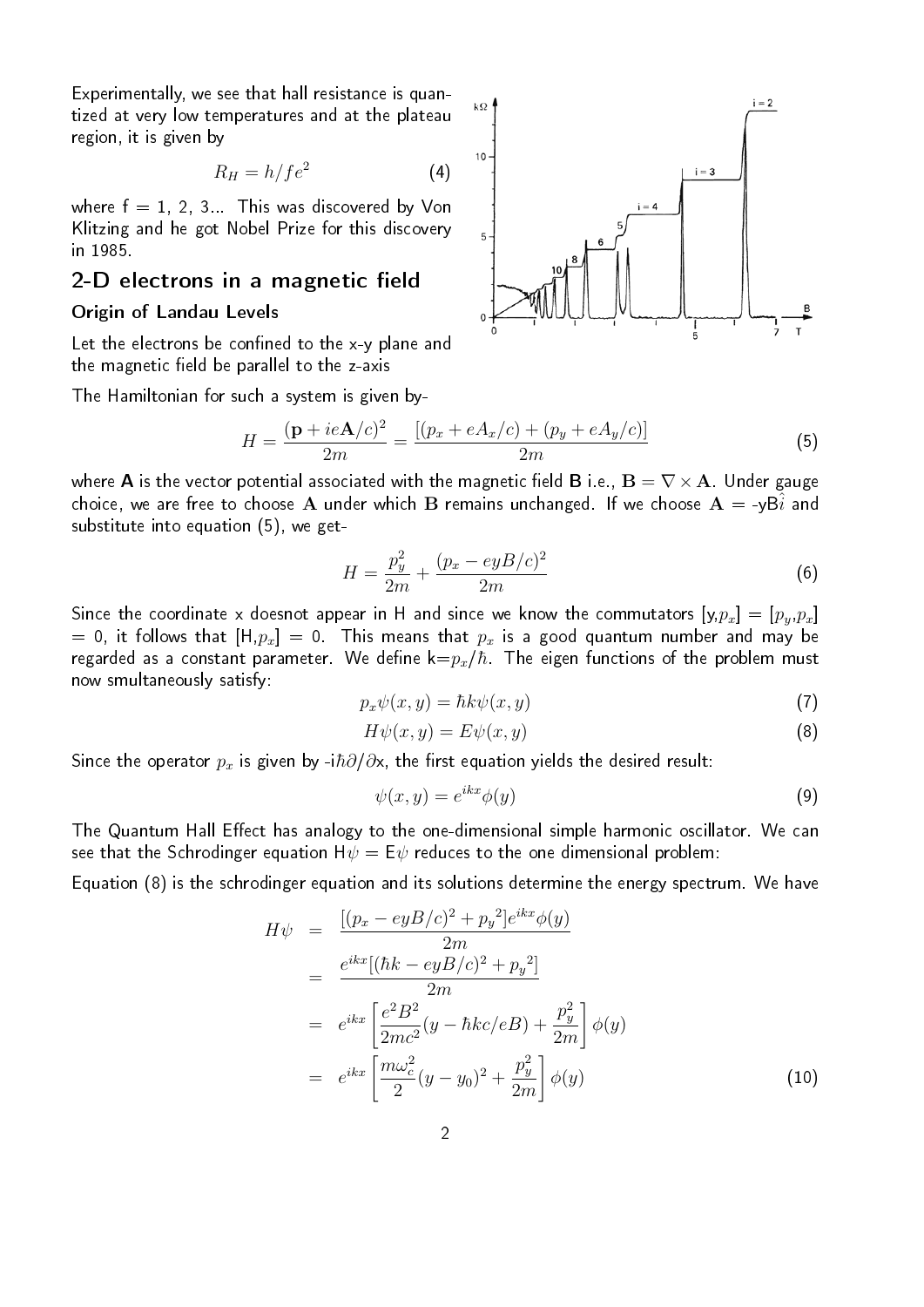where  $\omega_c=\frac{eB}{mc}$  $\frac{eB}{mc}$  and  $y_0=\hbar k c/eB$  . Here,  $\omega_c$  is known as the cyclotron frequency. The right hand side must equal  $E\psi=Ee^{ikx}\phi(y)$  thus the differential equation is obtained(after replacing $p_y$  by  $-i\hbar\partial/\partial y$  ):

$$
\left[\frac{-\hbar^2}{2m}\frac{d^2}{dy^2} + \frac{m\omega_c^2}{2}(y - y_0)^2\right]\phi(y) = E\phi(y)
$$
\n(11)

We begin by recalling the ordinary one dimensional Schrodinger equation for a simple harmonic oscillator with frequency  $\omega$ :

$$
\left[\frac{-\hbar^2}{2m}\frac{d^2}{dy^2} + \frac{m\omega_c^2}{2}z^2\right]\phi(z) = E\phi(z)
$$
\n(12)

where z is a dummy coordinate. Our problem looks very similar except we have a term  $(y-y_0)^2$ instead of just  $y^2$ . But this simply means that the center of the oscillations is at  $y=y_0$  rather than at  $y = 0$ . As we can see by making the change of the variable  $z = y - y_0$ . For any given  $y_0$ , i.e., for every k our problem is exactly like that the corresponding 1D simple harmonic oscillator. Most important, the energy levels for the two problems must be the same. From our knowledge of simple harmonic oscillators, it should be no surprise that

$$
E_n = (n+1/2)\hbar\omega_c \tag{13}
$$

with  $n = 0, 1, 2$ ...

This is a remarkable result. The allowed energy levels for a free 2D electron moving in a magnetic field are identical to a fictitious 1D simple harmonic oscillator. Note these levels are discrete; with the magnetic field the electron's energy is a continuous variable.

Note also that the energy levels do not depend on the value of  $y_0$  or therefore k. The "momentum" k in x direction creates no kinetic energy! Each value of n can have, apparently, any value of k and thus the energy levels are highly degenerate.

Thus the magnetic field has induced a great condensation of the continuous energy spectrum of a free particle in 2D into a discrete set of highly degenerate levels. these levels are known as Landau levels, are equally spaced by the cyclotron energy,  $\hbar\omega_c$ , which is itself proportional to the magnetic field strength. The gaps between the levels are void of electronic states. For 3D electrons, no such gaps occur.

#### Estimating Degeneracy

We have :

$$
y_0 = \frac{\hbar k c}{eB}.
$$

Along the x-axis, the electron behaves like a particle in a box, and its  $k$  values are given by  $k=\frac{2\pi n}{L_n}$  $\frac{2\pi n}{L_x}$  , with  $n=0.1.2...$ 

$$
y_0 = \frac{\hbar 2\pi n c}{L_x e B}
$$

Let  $y_0max$  be the maximum value  $y_0$  can take, and correspondingly, N is the maximum value of n.

$$
y_{0max} = \frac{\hbar 2\pi Nc}{L_x eB}
$$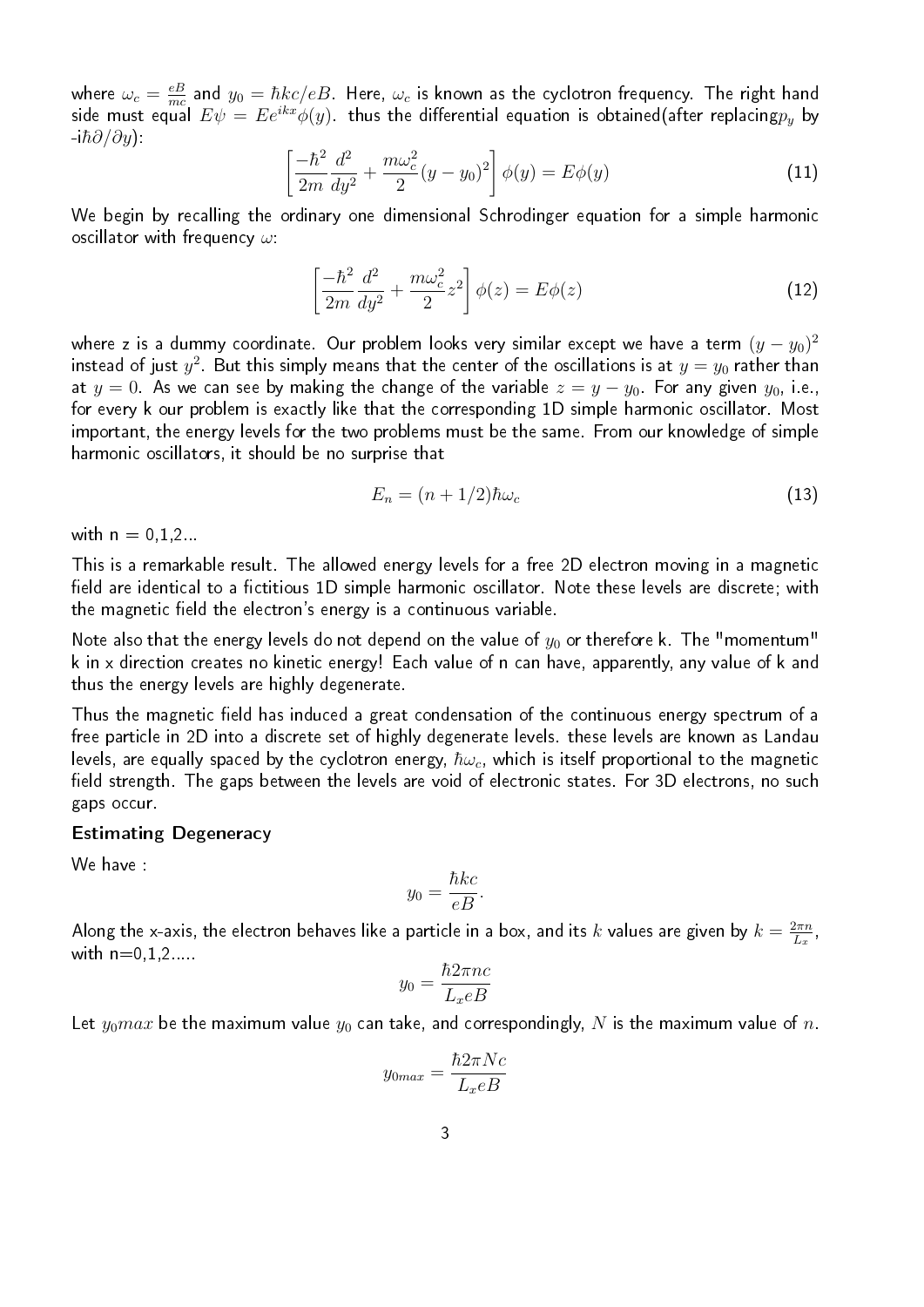So, N is the number states available in each Landau level. But the maximum value of  $y_0$  is  $L_y$ , the physical dimension of sample (so that the electron stays within the sample):

$$
L_x L_y = \frac{\hbar 2\pi Nc}{eB}
$$

$$
\frac{N}{L_x L_y} = \frac{eB}{\hbar 2\pi c} = \frac{eB}{hc}
$$

But  $N/L_xL_y$  is the number of states per unit area, in a Landau level. Let us call that  $N_0 =$ degeneracy per unit area.

$$
N_0 = \frac{eB}{hc} = \frac{B}{\phi_0}
$$

where  $\phi_0 = hc/e$ 

If exactly  $j$  Landau levels are completely filled, the total number of of electrons per unit area should be  $j\times$ degeneracy per unit area:

$$
N_s = \frac{feB}{\hbar}
$$

Now, the Hall resistance is given by

$$
R_H = \frac{B}{N_S e c}
$$
  
= 
$$
\frac{Bhc}{feBec}
$$
  
= 
$$
\frac{h}{fe^2}
$$
 (14)

Impurities play a particularly important role in the ordinary electrical resistance of metals and semiconductors. Much of the energy dissipation that characterizes resistance occurs when the electrons are scattered by collisions with impurity atoms or defects in the crystal lattice, Paradoxically, the presence of impurities is what leads to the disappearance of electrical resistance and the plateaus in Hall resistance that constitutes the quantized Hall effect.

In the presence of impurities, the many independent quantum states hat make up a given Landau level are no longer precisely equal in energy. In a semi-classical explanation, one might say, for example, that in certain of the quantum states, the electron is more likely to be found near an impurity atom that has an excess of positive charge. Such states would be slightly stabler than others in the same Landau level and would have a slightly lower energy. The single energy level that makes up a given Landau level in a pure crystal is thus spread out, in the presence of impurities, into a band made up of many distinct energy levels.

The various quantum states in each energy band can be divided into three general classes. The states near the bottom of each band, that is those of lowest energy are each localized in small region of sample. Near the top of each band, are the high energy localized states perhaps in the region around impurity atoms that have acquired electrons and have excess of negative charge.

Near the center of each energy band, are the extended states which are spread out over a large region of space.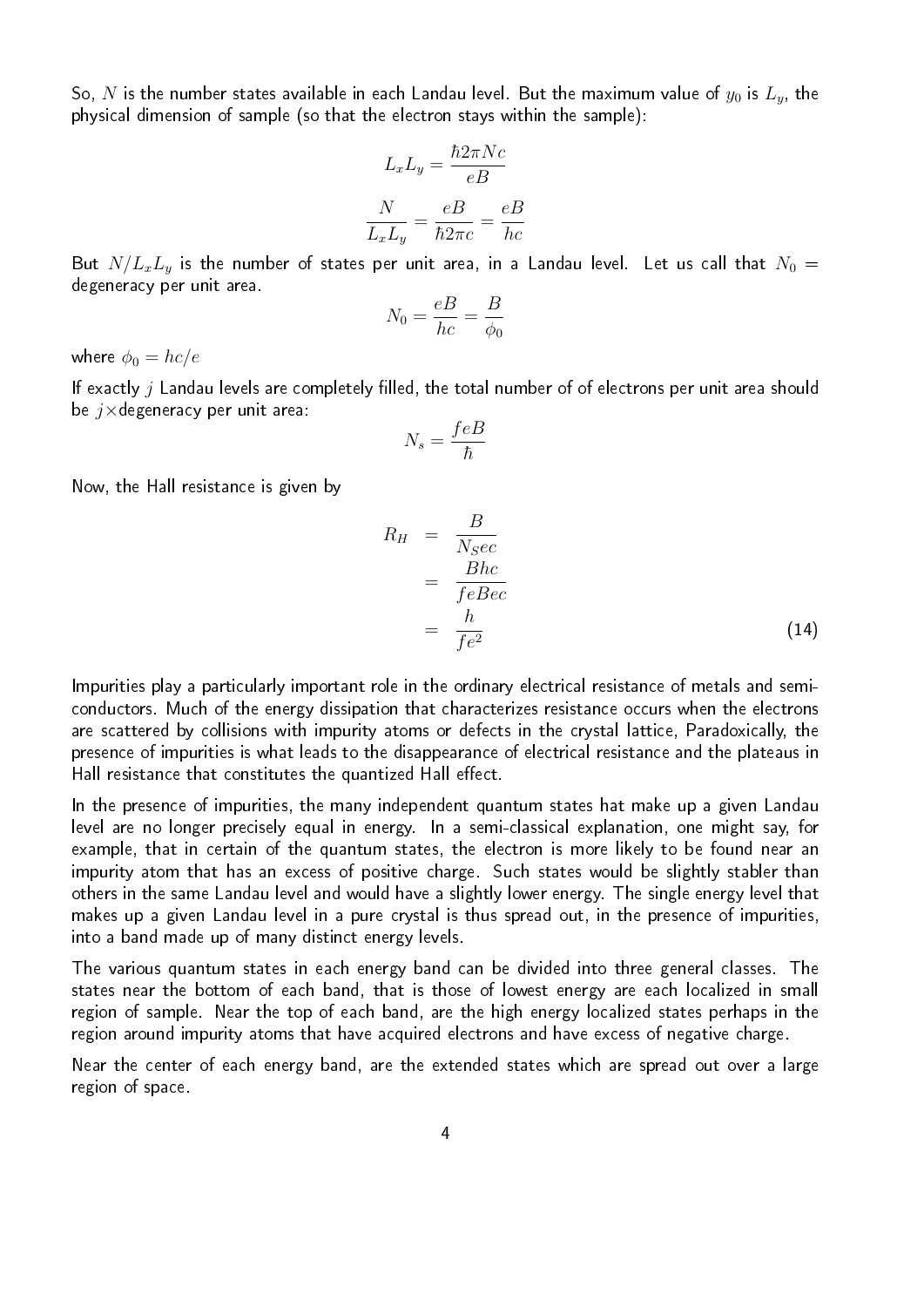The localized and extended states are distinct because the electrons in the localized states cannot move very far and cannot carry current.

According to the Pauli exclusion principle, one of the foundations of quantum mechanics, no two electrons can occupy the same quantum-mechanical state. When the system is at its lowest possible energy, then each of the quantum states contain exactly one electron and each state above that level contains no electrons The energy of the highest filled electron is known as the Fermi energy.

When there is a voltage difference between two edges of the sample, it is not actually possible to define a single Fermi energy for the entire plane of conduction electrons; the Fermi energies vary from point to point. In each region of space, the states with energies below the local Fermi level are occupied and above it are empty.

Suppose a current is flowing along a sample in a perpendicular magnetic field and the Fermi level of the sample's electrons is in the sub-band of localized states near the top of some Landau band. In this case all the extended states and the low energy localized states of the Landau band will be completely filled and some of the high energy localized states will be occupied as well. Now suppose that the strength of the magnetic field is gradually increased and that at the same time, the current is continuously adjusted in such a way that the Hall voltage between the sample's two edges remains constant.

Many of the newly available states will be below the local Fermi level and so electrons from higher energy occupied states will drop down to fill them; these electrons will in general come from the high energy localized states that are near the Fermi level. As these states are vacated the Fermi level-the energy of the highest occupied level-descends to a lower position within the Landau band. As long as the Fermi level remains in the sub-band of high-energy localized states, all the extended states within the Landau band remain fully occupied.

Because the number of independent quantum states per unit area is directly proportional to the applied magnetic field, as the magnetic field increases, the number of independent quantum states per unit area is directly proportional to the applied magnetic field, as the magnetic field increases, the number of independent quantum states in each Landau level increases proportionately:

$$
N_0 = eB/hc \tag{15}
$$

in every region of space, within the sample, additional quantum states that have roughly the same energy as neighboring states become available.

Because an electron trapped in a localized state cannot move

through the sample, the changing fraction of localized states that are filled has no effect on the sample's large scale electrical properties. The amount of current flowing in the sample therefore remains constant as long as the sule-band of extended states is completely filled : although the increased magnetic field slows the forward motion of any current carrying electrons, this effect is precisely cancelled by the increase, due to the newly created extended states, in the number of

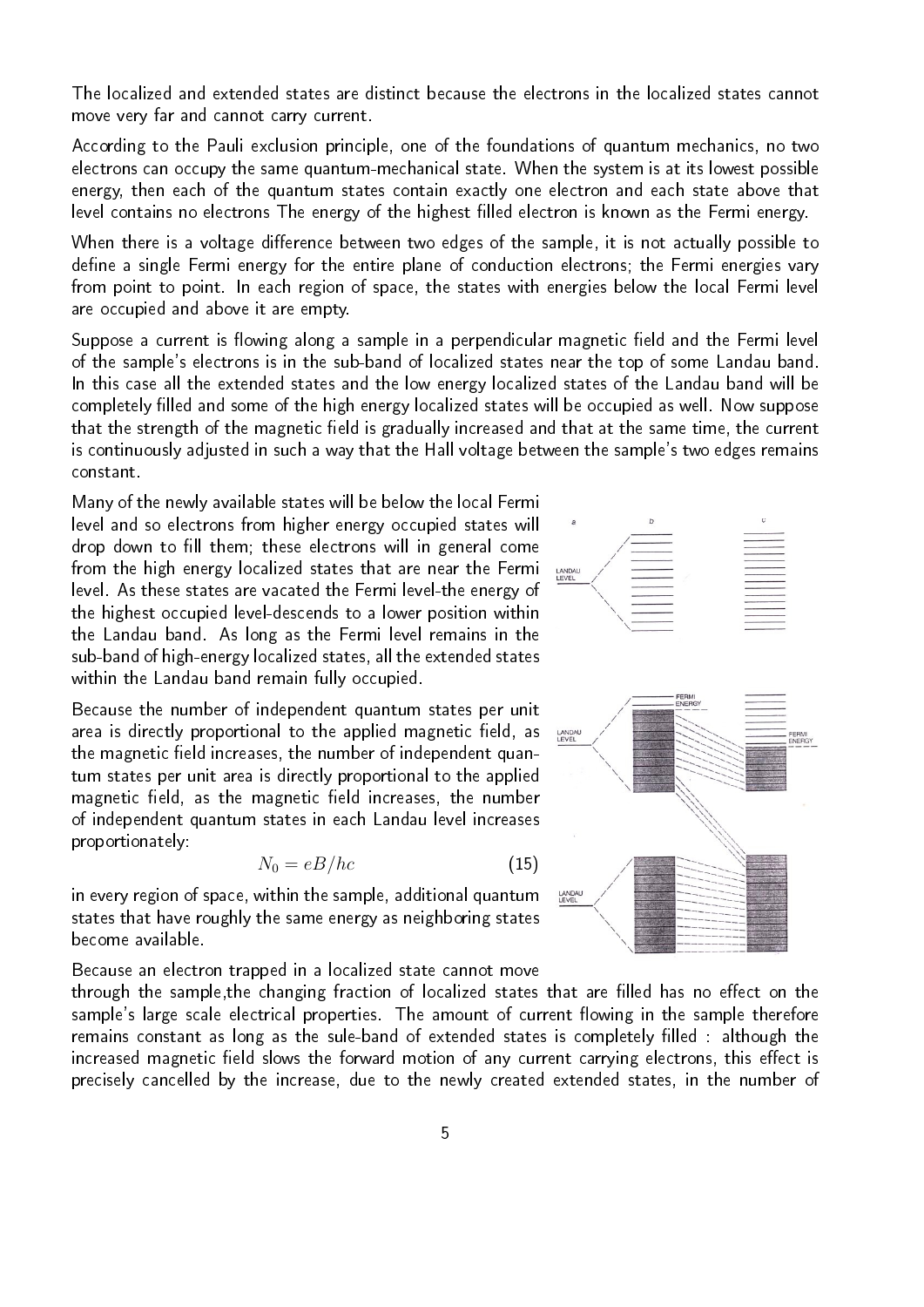electrons available to carry current.

Since the Hall voltage is being held constant,the fact that the current does not change as the magnetic field is varied implies that the Hall resistance also remains constant.

Whenever the Fermi level is in the sub-band of localized states, then, the Hall Resistance remains the same even when the magnetic field is varied. This is the plateau in Hall resistance that is characteristic of the quantized Hall effect. Eventually, as the strength of the magnetic field is increased, the supply of electrons in the high-energy localized states will be exhausted and the Fermi level must drop into the sub-band of extended states. As the Fermi level descends through the sub-band of extended states, some of them are vacated. Because the current carrying sub-band is then only partially occupied, the amount of the current flowing decreases and the Hall resistance therefore increases. The Hall resistance continues to increase when the magnetic field is increased, as long as the Fermi level remains in the sub-band of extended states.

If the magnetic field is increased further, eventually the extended states within the Landau band will all be emptied and the Fermi level will once again enter a sub-band of localised states : the low-energy localized states at the bottom of the landau band. If there is at least one full landau band below the Fermi level, the extended staes in that band will be able to carry a current and the Quantized Hall effect will once more be observed. Because the extended states of one landau band have benn comletely emptied, however, the number of sub-bands of occupied states has been reduced by one.

In this model, it is easy to understand why the ratio of Hall resistances at any two plateau should equal a ratio of integers. The reason is that for any given Hall voltage. the current is directly proportional to the number of occupied sub-bands of extended states and on each plateau, an integral nuumber of such sub-bands is filled.

If the magnetic field is increased still further, the Fermi level will move down through the regions of localized states at the bottom of one Landau band and the high-energy localized states at the bottom of one Landau band and into the high-energy localized states at the top of the next Landau band. The Hall resistance will remain constant at its new plateau value until the Fermi level reaches the region of extended states in the middle of this next Landau band.

## Laughlin Wavefunction

An earlier attempt to explain the FQHE, the so-called quasi-particle hierarchy(QPH) approach, started with the work af Laughlin, in which he proposed an ansatz wave function to describe the correlated electron liquid at  $\nu = 1/(2m + 1) = 1/3, 1/5, 1/7, \ldots$ , where m is an integer. It was compared by Laughlin and others with the exact numerical ground-state wave function of few electron systems and was found to be extremely accurate. Laughlin also constructed wave functions for the quasi-particle excitations and made compelling arguments that there was a finite gap, resulting in FQHE with  $f = 1/(2m + 1)$ . The Laughlin wavfunction has the form:

$$
\phi_{1/(2p+1)} = \prod_{j < k} (z_j - z_k)^{2p+1} \exp\left[ -\frac{1}{4} \sum_l |z_l|^2 \right]
$$

To explain the other fractions, Haldane and Halperin proposed iterative hierarchical schemes, which conjectured that "daughter" states occur when the quasi-particles of a "parent" state themselves form a Lauhlin-like state. For example, 1/3 produced daughters at 2/5 and 2/7, which in turn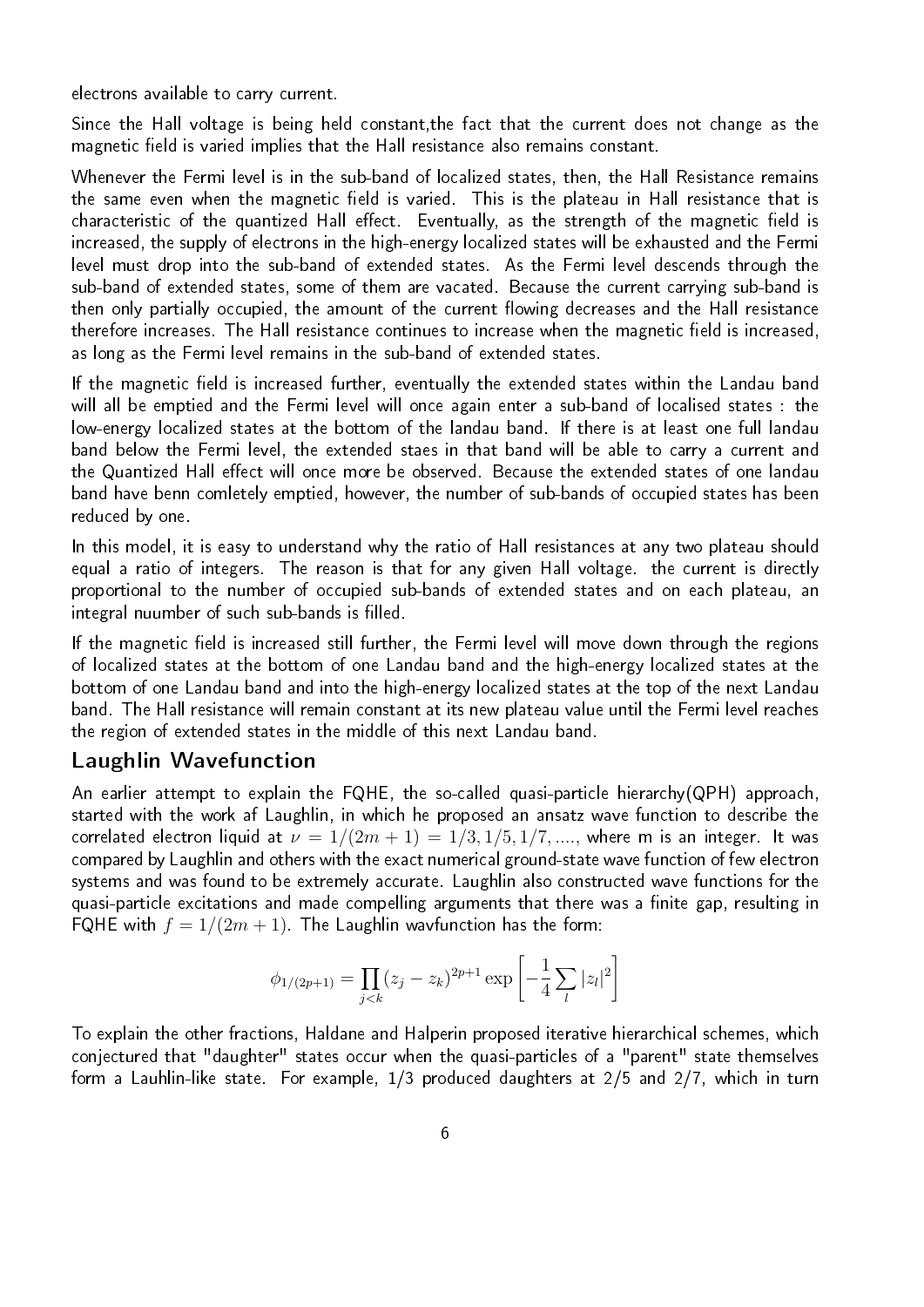generated 5/17, 3/11, 5/13, and 3/7, and so on. In this step-by-step manner, the QPH scheme allows for FQHE at all odd-denominator fractions starting from  $f = 1/(2m + 1)$ .

The QPH approach was somewhat speculative and not entirely satisfactory. The fact that a good description was available for  $f = 1/(2m + 1)$  but not for other fractions was puzzling; given the qualitative similarity of the observations of various fractions , one would have thought that once the origin of the FQHE was resolved, it should explain all fractions on a more or less equal footing. This indicated that the physics of the Laughlin wave function was itself not fully understood. There were several attempts to elucidate the relevant correlations in the Laughlin wave function. Girvin and MacDonald related it, by a singular gauge transformation, to a boson wave function, which possessed algebraic off-diagonal long-range order. Zhang, Hansson, and Kivelson and Read proposed a mean field theory in which the Laughlin wave function was viewed as a Bose condensate. These theories, however, also did not shed any new light on the other fractions.

## Composite Fermion Theory

One of the crucial steps of the composite fermion theory was to allow the use of higher LLs even in the discussion of FQHE. The IQHE can be understood in term of the non-interacting electron. It is ultimately a consequence of the quantisation of the single electron energy into the Landau levels, which produces a non-degenerate amny particle ground state when an integer number of LLs are occupied.

The FQHE cannot be explained in terms of non-interacting electrons since the ground state of non-interacting electrons at a fractional filling is highly degenerate.

One might expect a liquid of interacting electrons to behave in a very complex manner. It often resembles a weakly interacting gas of particles different from electrons which may be called the quasi particles of the system.

In our case, the strongly correlated liquid of electrons is equivalent to a weakly interacting gas of particles called composite fermion.

A composite fermion is an electron carrying an even number of vertex is defined so that an electron aquires a phase of  $2\pi$  upon traversing a closed loop around it.

The basic hypothesis of the composite fermion theory is that the electrons in the lowest landau level avoid other most efficiently by capturing an even number of vortices of the wave function and transforming into composite fermions.

Composite fermions move in an effective magnetic field, because the phases generated by the vortices partly cancel the Aharonov Bohen Phases originating from the external magnetic field.

Degeneracy of each Landau level per unit area is given by  $B/\phi_0$  where  $\phi_0 = hc/e$ , quantum of magnetic flux. This implies that the number of occupied Landau levels, called filling factor is given by

$$
\nu = \rho \phi_0 / B,
$$

where  $\rho =$  density of electron. The strongly interacting electron in a strong magnetic field transform into weakly interacting composite fermions in a weaker magnetic field given by

$$
B^* = B - 2p\rho\phi_0 \tag{16}
$$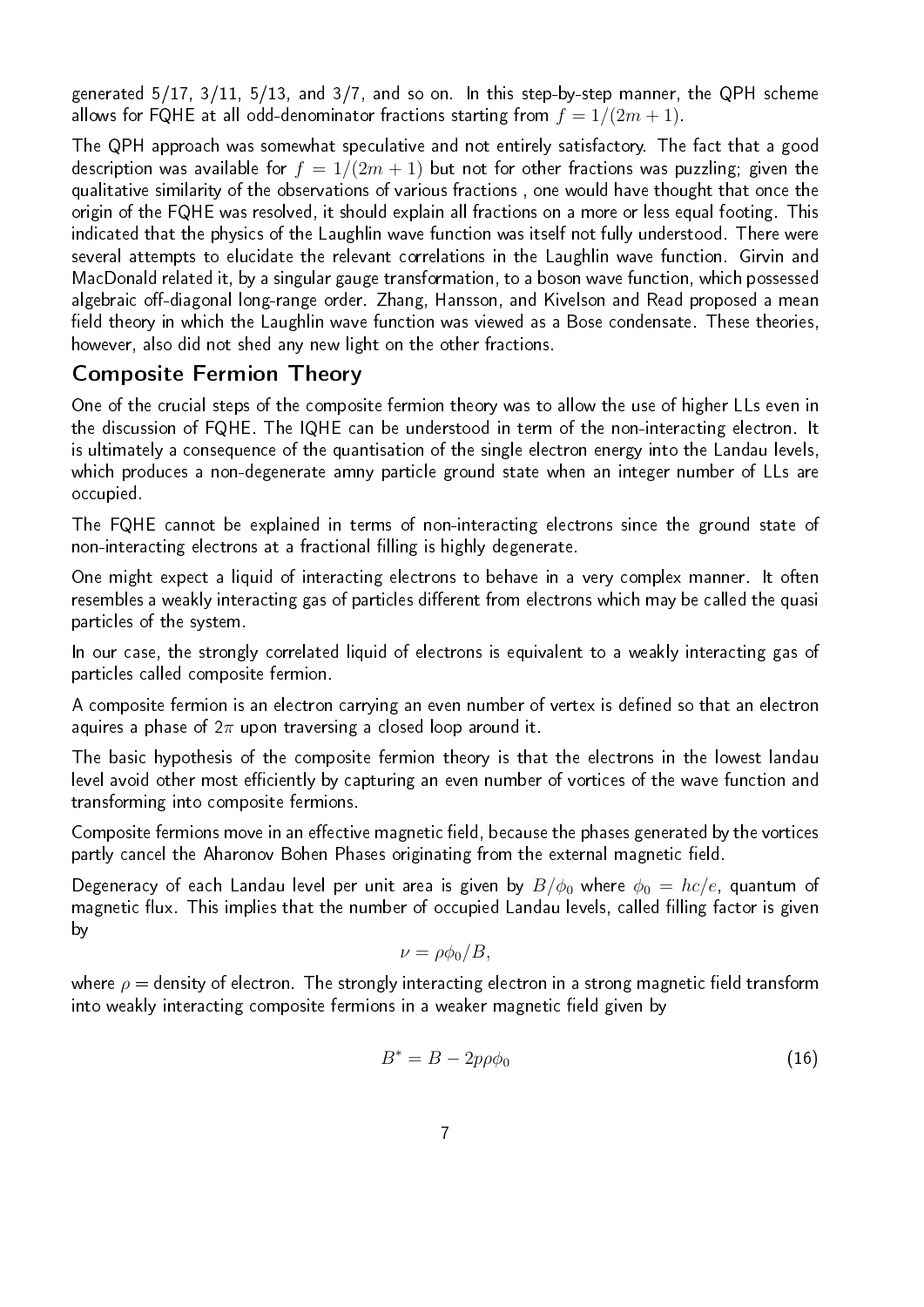We have

$$
\nu = \rho \phi_0 / B
$$

Therefore

 $\nu^* = \nu \phi_0 / B^*$ 

This gives

$$
\nu=\frac{\nu^*}{2p\nu^*\pm 1}
$$

We start by considering interacting electron in a traverse magnetic field B. Now attach to each electron an infinitely thin, massless magnetic solenoid carrying 2p flux quanta pointing antiparallel to B, turning into a composite fermion. The additional magnetic field is given by  $-2p\rho\phi_0$  giving  $B^* = B - 2p\rho\phi_0$ 

An electron making a clockwise closed loop around a magnetic solenoid carrying field B acquires a "Aharonov-Bohm" phase equal to  $2\pi BA/\phi_0$  where A = area of the loop

For composite fermion, it is

$$
2\pi B^*A/\phi_0
$$

How do vortices cancel part of external B?

Consider a path in which one particle executes a counter clockwise loop enclosing an area A, with all other particles held fixed.

Also we have the phase  $-2\pi 2p\rho A$  coming from  $2p\rho A$  encircled vortices. Now equating the Aharonov-Bohm phase  $2\pi BA/\phi_0$  and the phase  $-2\pi 2p\rho A$  to an effective Aharonov-Bohm phase  $2\pi B^*A/\phi_0$ , we have

$$
\frac{2\pi B^* A}{\phi_0} = \frac{2\pi BA}{\phi_0} - 2\pi 2p\rho A \tag{17}
$$

 $B^* = B - 2p\rho\phi_0$ 

The wave function of an non interacting composite fermions at  $\nu^*, {\phi_{\nu^*}}^{CF}$  is constructed simply by taking the known wave functions of non interacting electrons at  $\nu^*,\ \phi_{\nu^*}$  and attaching 2p vortices to each electron.

$$
\phi_{\nu^*}{}^{CF} = \prod_{j < k} (z_j - z_k)^{2p} \phi_{\nu^*} \tag{18}
$$

where  $z_j = x_j + iy_j$  denotes the position of the jth particle and multiplication by Jastrow factor attaches 2p vortices to each electron and convert it into composite fermions.

#### Basic Concepts of the Composite Fermion Theory

The central achievement of the composite fermion theory is to identify the true particles of the Landau level liquid. These are called composite fermions. These are electrons carrying an even number(2p) of vortices of the many body wave function.

- 1. Electrons capture 2p vortices to become composite fermions.
- 2. Composite fermions are weakly interacting.